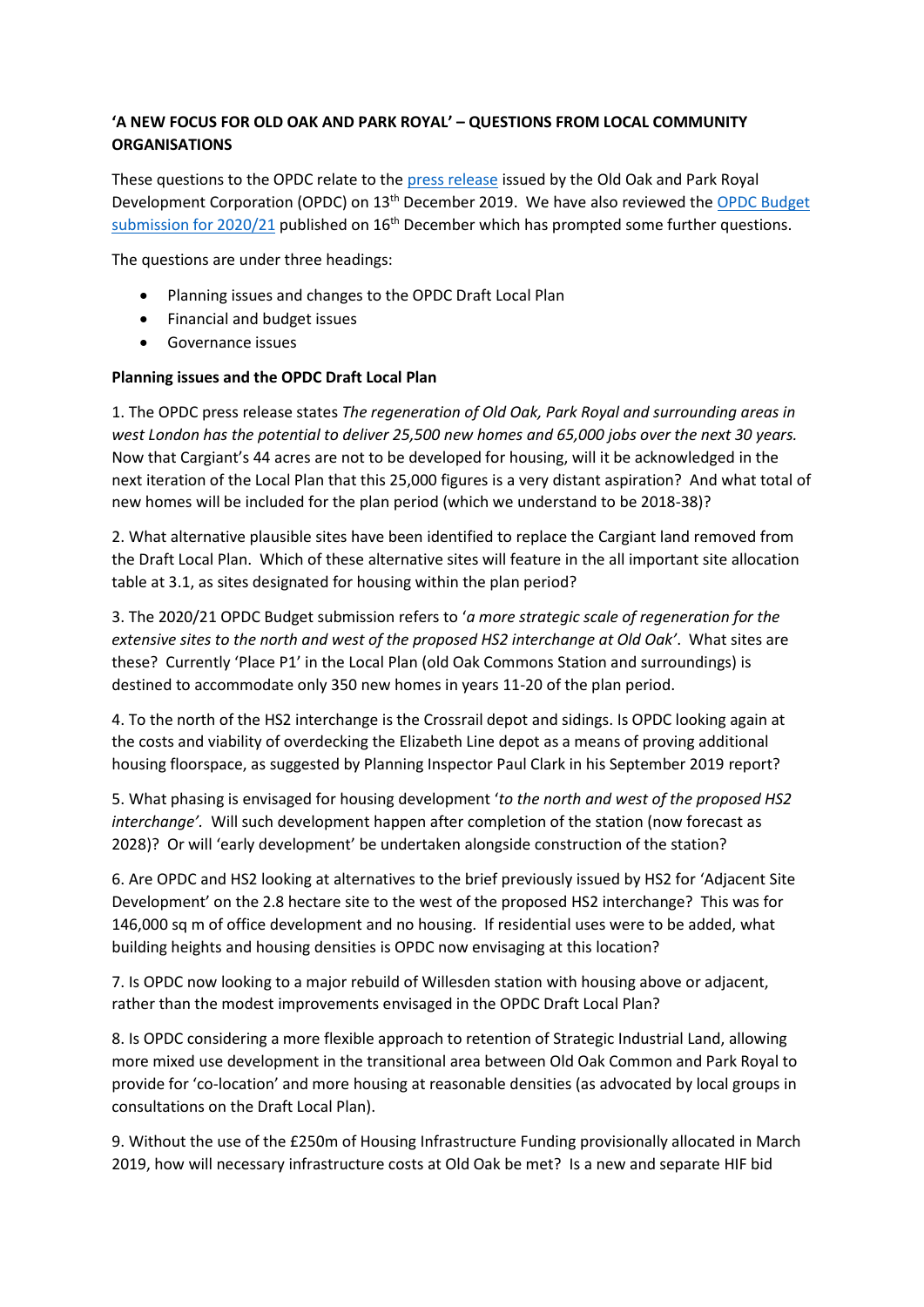being considered? Or is the focus now on other possible sources of infrastructure funding from a new Government?

10. Is the proposed east/west route 'Park Road/Union Way' now off the agenda, or does it remain part of the Local Plan, re-routed to avoid Cargiant land?

11. What is the latest timetable for changes/modifications to the Draft Plan to be prepared, and discussed at the OPDC Planning Committee and OPDC Board prior to public consultation?

12. Given that the changes and modifications to the Regulation 19.1 Draft Local Plan are now so fundamental, will the Inspector be invited/encouraged to hold further examination sessions in public, following what was due to the last of these sessions held on July 20<sup>th</sup> 2019.

13. With hindsight, would it have helped had OPDC revealed to the public more of the detailed work on its 'Old Oak masterplan' back in early 2018, as originally promised to the public? The resultant scrutiny and questioning by landowners, the planning press, the development industry, and local people might have prompted an earlier change of direction and less abortive expenditure.

14. The OPDC press release states *The shift in approach has been triggered by recent, rapid increases in industrial land values in west London which mean that it is currently not financially viable to deliver OPDC's early regeneration plans at Old Oak North.* The quote from David Lunts says *With the price of industrial land shooting up four or five-fold in as many years, earlier plans to bring forward Old Oak North are unfortunately not currently viable.* Given its use of expert consultancies, why was OPDC failing to factor these land value changes into its Local Plan preparation?

15. Will the fourth version of the OPDC Draft Local Plan provide clear explanations of proposed housing densities for each of the sites allocated for housing development (as requested by local residents in consultation responses to the previous three iterations of the Draft Plan)? Or will local groups have to continue making representations on lack of transparency in the document?

## **Financial issues**

16. The scaling down of the OPDC budget for 2020/21 will be welcomed locally as a contribution towards minimising the GLA precept. The OPDC Budget submission does not explain what has happened on the supplementary budget of £10m approved by MD 2493 in July 2019 *'to support the Corporation in securing the Government's Housing Infrastructure Funding (HIF) allocation for Old Oak North*? A 'revised budget' for 2019/20 is shown as £12.9m and a 'forecast outturn' of £11.9m. What was the original OPDC budget for 2019/20?

17. What part of this supplementary budget of £10m will have been spent by OPDC in the period June 2019 (when this sum was approved) to April 2020, including any outstanding contractual commitments to consultants working on now redundant activity in relation to Cargiant land?

18. What has been OPDC expenditure on work related specifically to Cargiant land, from April 2015 to December 2019, including:

- 'Land assembly and engagement with landowners' as described in the report to OPDC Board on 29<sup>th</sup> March 2019.
- Fees paid to land registration consultants Persona Associates and 'public affairs' consultants Grayling on the above.
- Relevant fees paid to AECOM as the lead consultancy commissioned by OPDC to work on the Old Oak masterplan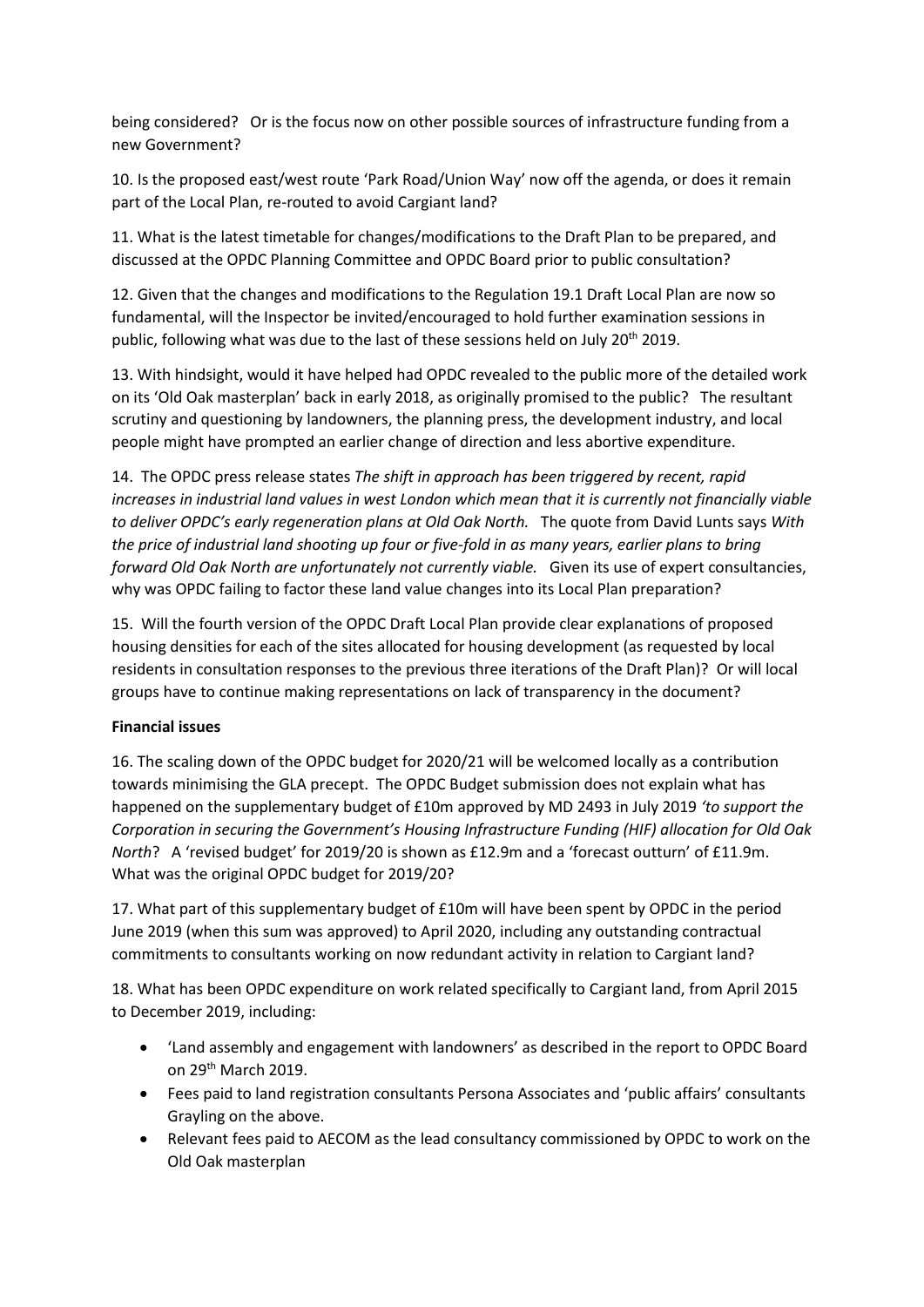- External costs of the preparation of the Old Oak North Development Framework Principles document, prepared by AECOM and their subsidiary consultants, Maccreanor Lavington Architects. Peter Brett Associates and Spacehub
- An estimate of inhouse work by the OPDC 'delivery team' on Old Oak North over the period April 2015 to December 2019

Not included in the above are the costs of in-house work by the OPDC planning team, in preparing and consulting on the Old Oak North section of the Regulation 18, 19.1 and 19.2 versions of the OPDC Draft Local Plan. We accept that the planning context of the OPDC area has always been complex and can change significantly over time. We acknowledge that costs of 'plan-making' can often prove abortive, as has been the case in several of London's Opportunity Areas.

The concern in this instance is to establish the costs of work undertaken by the OPDC 'delivery arm' and external consultants on Old Oak North as there will inevitably be questions from local residents on an area of OPDC work which has very largely been kept from the public and on which FoI/EIR requests have been refused. Based on what emerged at the EIP on the Draft Local Plan and in the Inspector's interim report, and from other sources of information, we believe that the majority of this expenditure could have been avoided by more open dialogue at an earlier stage, with Cargiant and with local people.

## **Governance issues**

19. The 'note to editors' which forms part of the press release states *The draft budget has been approved by the OPDC board and is now subject to the overall GLA budget setting process, including scrutiny by the London Assembly.* The OPDC Board has not met since September 26th 2019. There were no reference in previous reports to the Board to a change of direction on Old Oak North. Concerns over the lack of discussion at Board meetings on key challenges facing the Corporation, coupled with its routine use of private and informal sessions, was raised by the St Quintin and Woodlands Neighbourhood Forum as a governance issue, after the September Board meeting. How was the radical change of direction on Old Oak North, and the resultant OPDC Budget submission, 'approved' by the Board? Was this via one or more informal private sessions of the Board, via email communication with Board members, or by use of the OPDC's scheme of delegation to officers?

20. The 'note to editors' continues by saying *Further details on the revised approach will be presented for formal approval at its January board meeting.* This meeting is not scheduled to take place until January  $30<sup>th</sup>$ , some 6 weeks after the announcement of the decisions on a major change of direction on the OPDC Local Plan and on the 2020/2021 OPDC budget. If these decisions have already been made, through informal means, why cannot the supporting information from OPDC officers be published now in mid December? Use of informal decision-making processes denies the public their normal right to request background papers under the 1985 Access to Information Act.

21. An OPDC Board meeting at which all the above issues could have been aired, at a session open to the public, was scheduled for 21<sup>st</sup> November. This was cancelled (as we understand) on grounds of 'purdah' restrictions prior to the December 12<sup>th</sup> General Election. We would like to know who made the decision to cancel this meeting, given Local Government Association guidance that local authorities can continue with normal business (including determination of planning applications even when controversial) during the 'purdah' period?

22. In response to queries on lack of transparency by OPDC, made prior to the  $12<sup>th</sup>$  December news release, Interim Chief Executive David Lunts wrote to the StQW Neighbourhood Forum stating that *the Corporation is bound by statutory constraints during the formal pre-election period, which will*